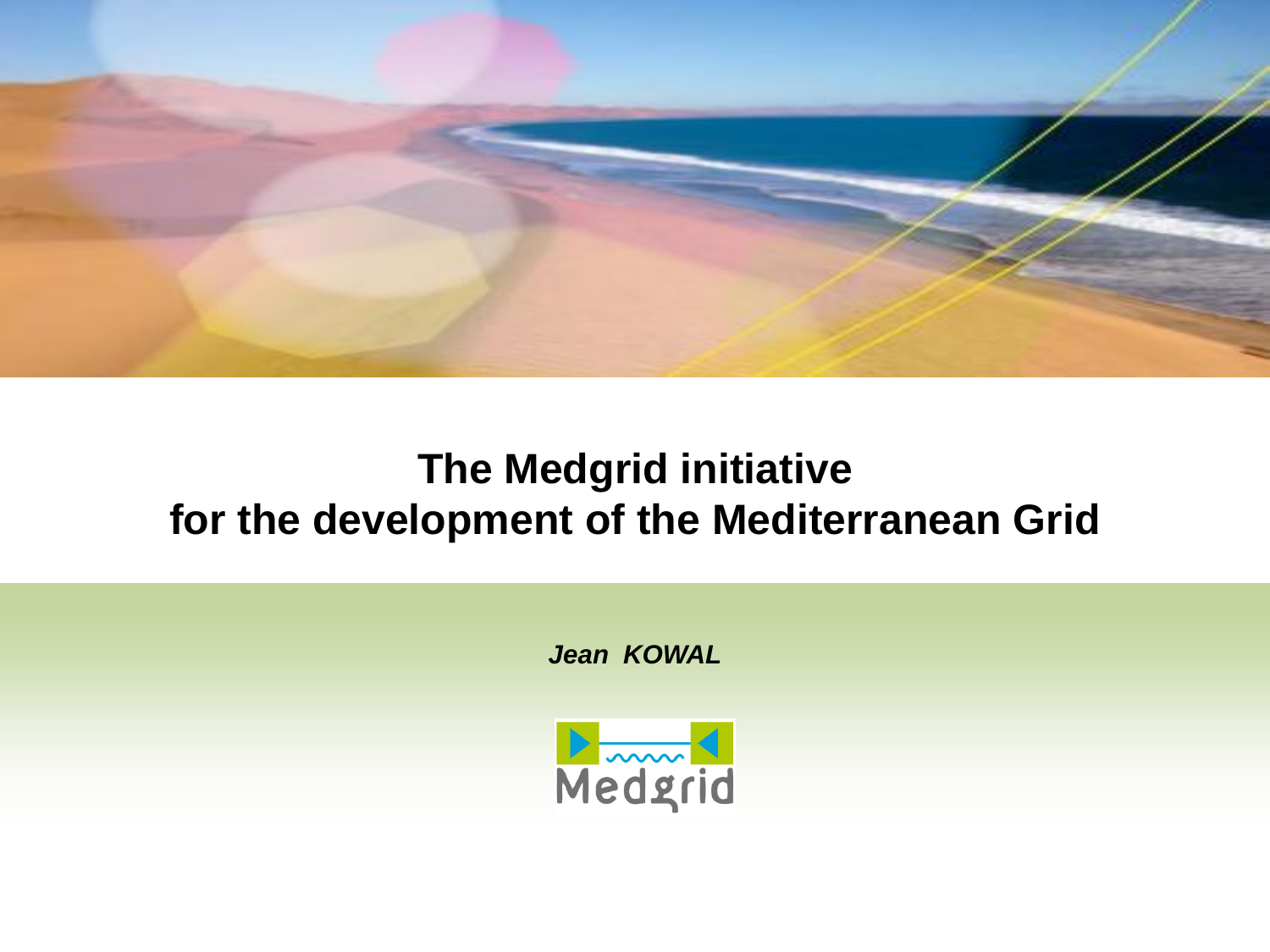

# **The Context**

# **The MSP and the export of RES to EU**

- **Development of a euro-mediterranean grid**
- *- CO2 savings / climate protection*
- *Reduction of cost – operation and investment*
- *Reliability - interconnection an answer to intermittence*
- *Security of supply – diversification of sources*
- *Help funding RES investment in SEMCs*

# **A strong and smart grid is most efficient in the fight** for climate change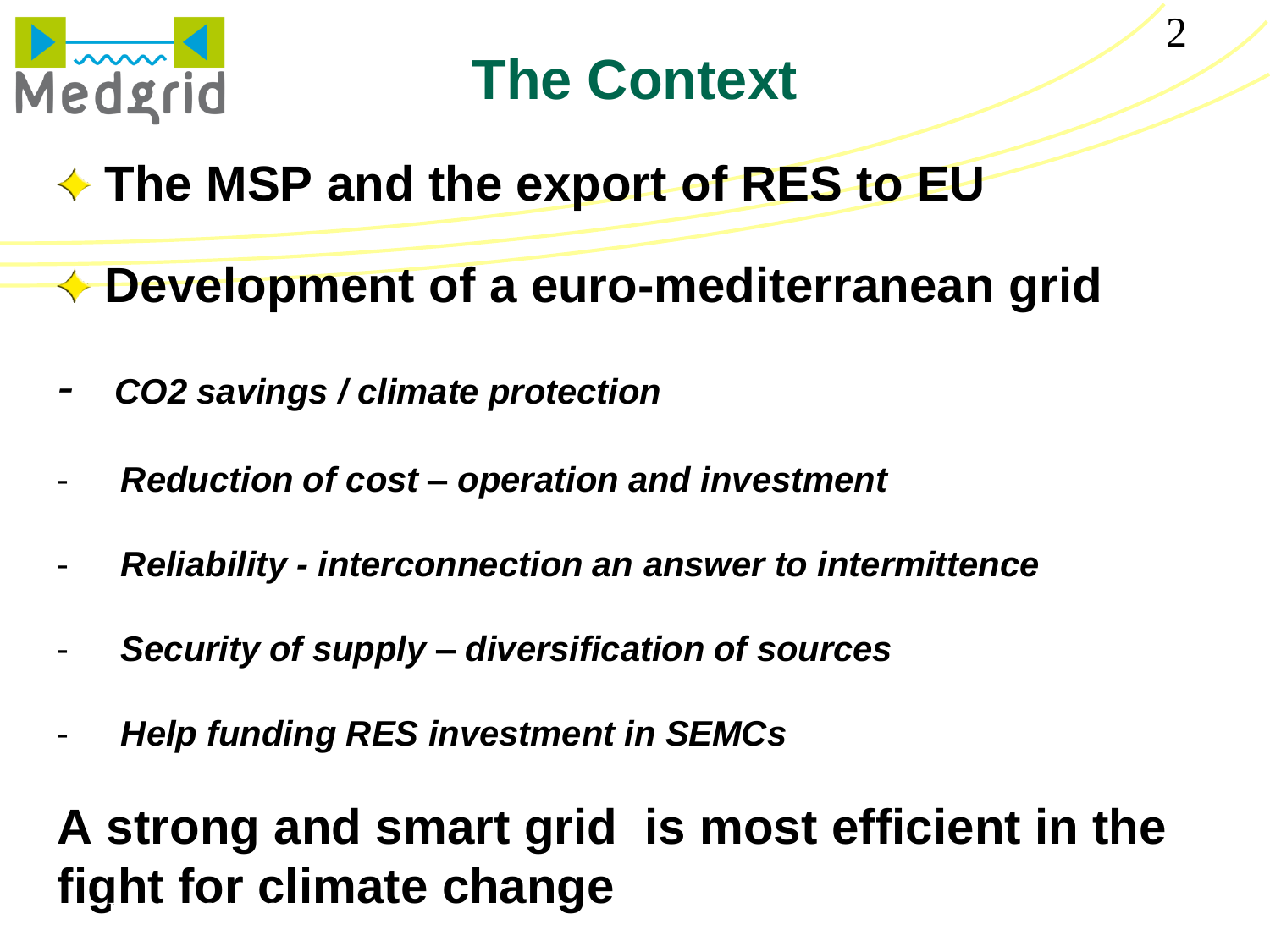

# *Promote and facilitate the development of the Mediterranean Grid*

- **- Prove that the grid is viable and prepare an environment conducive to investments**
- **- Promote developments: technology, regulation, funding**
- **- Support investors' initiatives**
- **In cooperation with SEMCs**

 *A consortium of EU & SEMCs companies (TSOs, generators, manufacturers, financing institutions,*   $investors$ *)*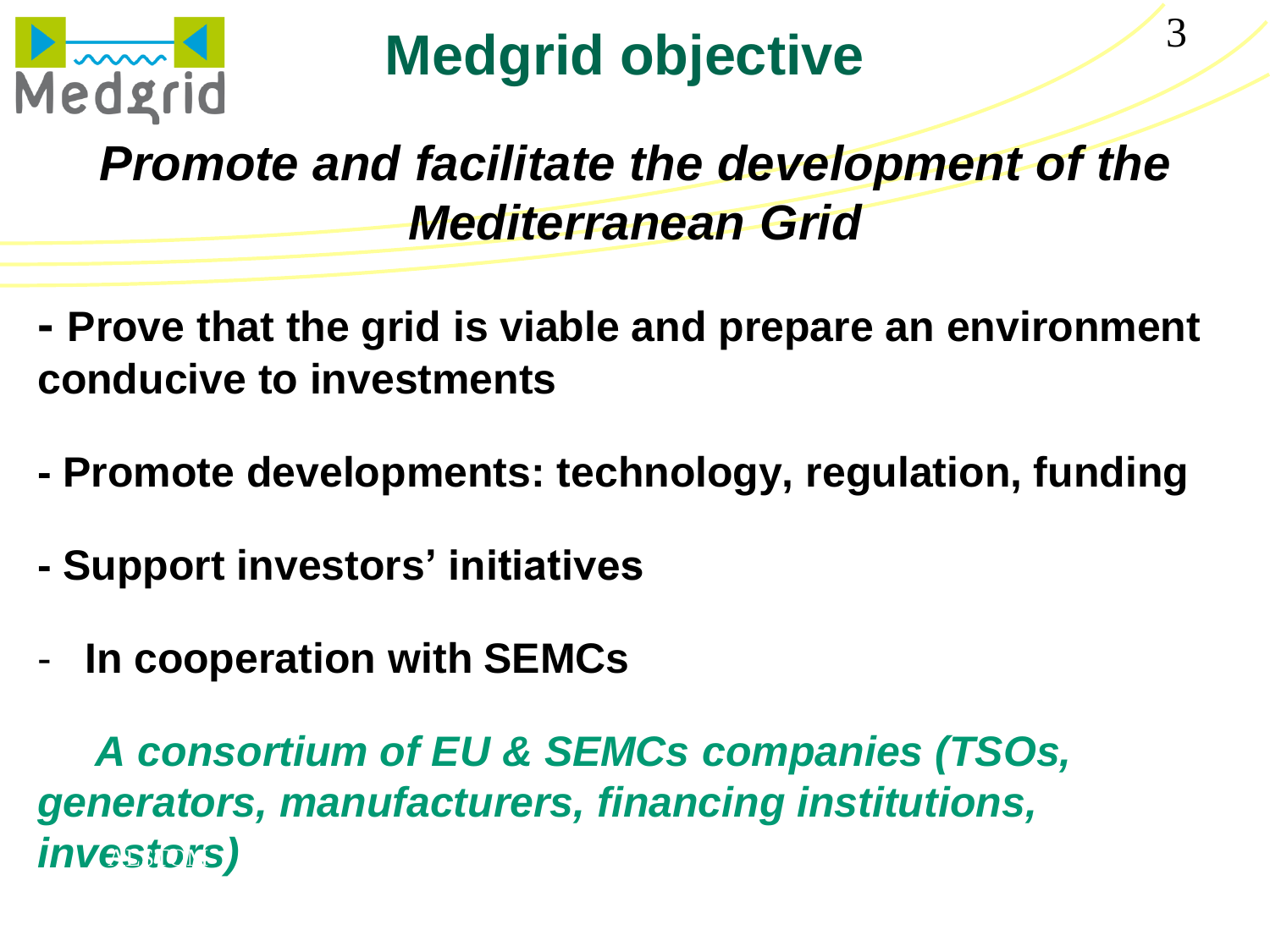



4

- **We will define an reference optimal grid : the grid which enables the most efficient operation of the interconnected systems by 2020**
- Load and Generation "profiles" in EU and SEMCs 2020
- Optimize generation  $\longrightarrow$  power flows in both directions
- *Costs of infrastructures, including induced reinforcements in transit systems*

*Grid which results in minimum cost (Generation + Transmission)*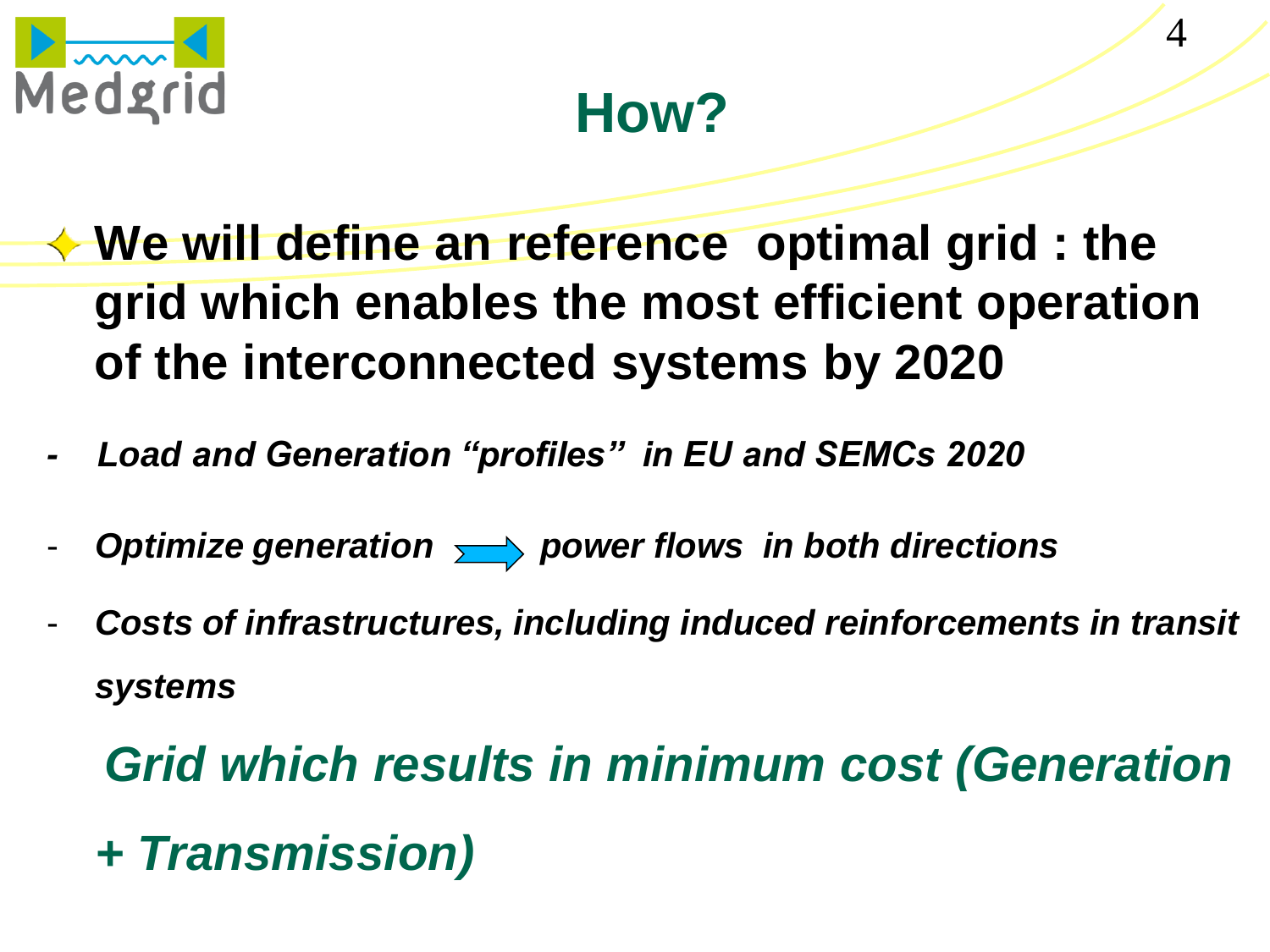# **Medgrid**<br>
The feasible submarine routes

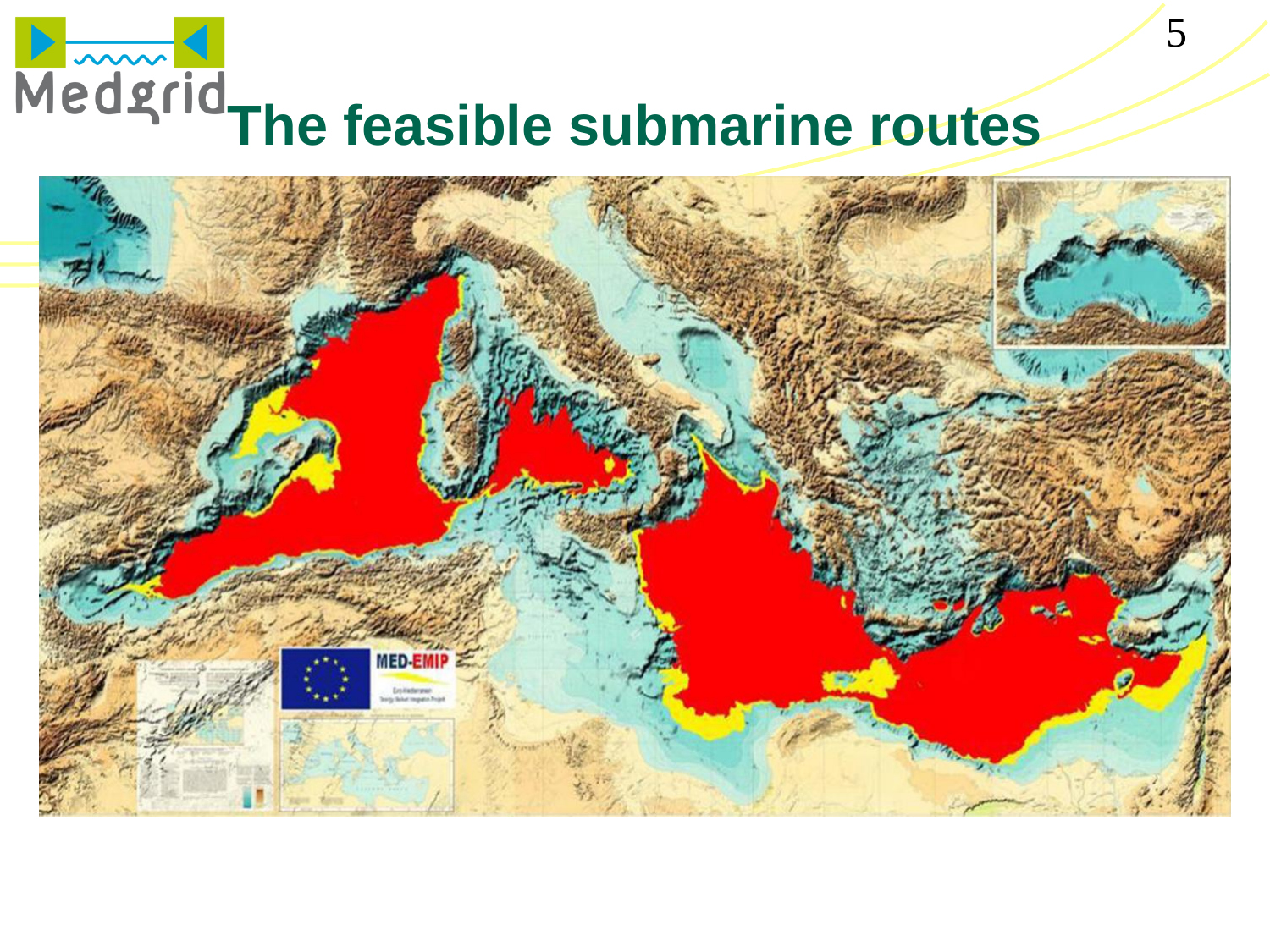

# **Feasible submarine links**

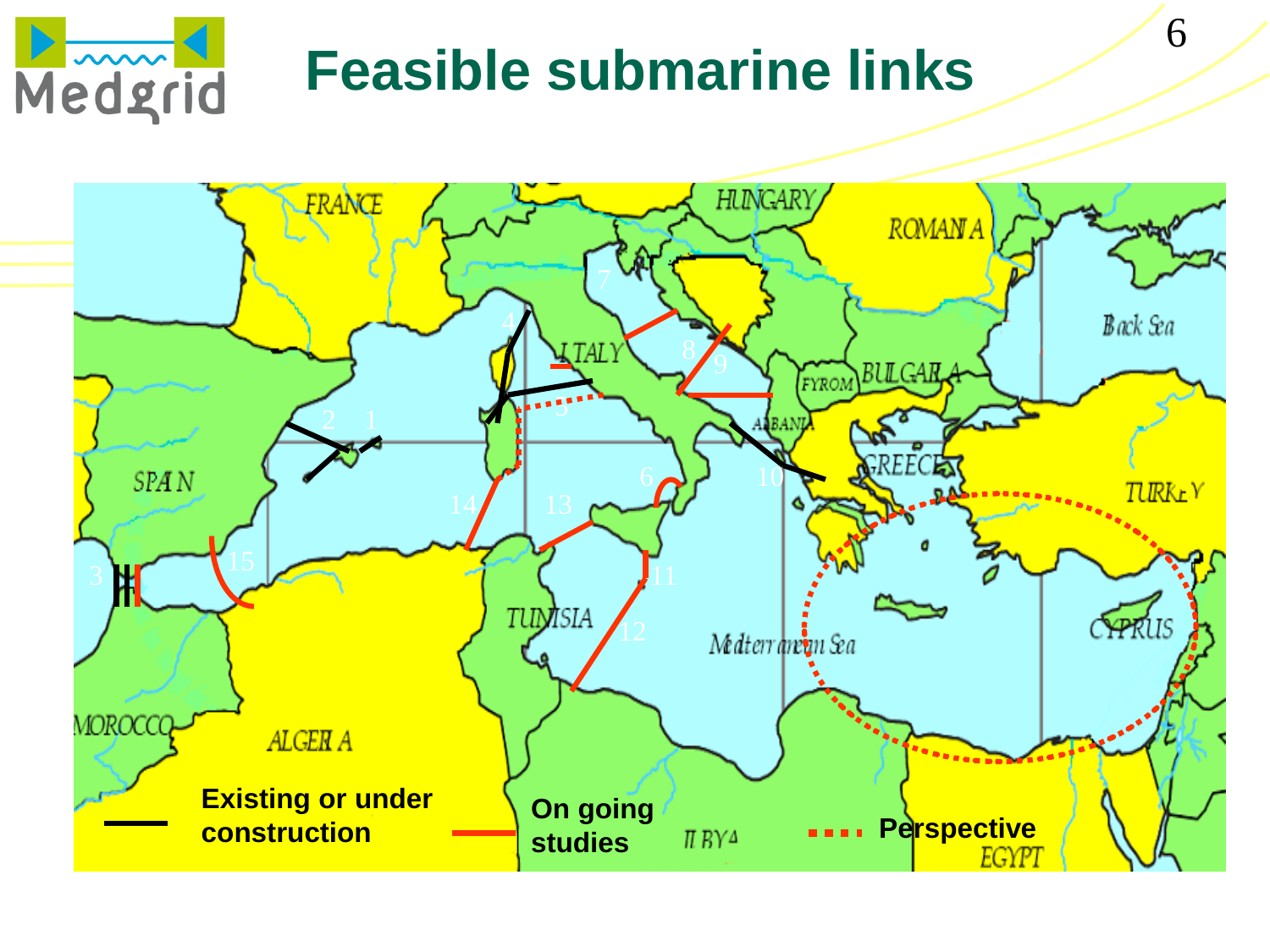

7

#### **Economical analysis**  $\left\langle \mathbf{r}^{\prime }\right\rangle$

- *Global benefit / social welfare*
- *Power flows and return on grid investment*
- *Robustness against hypotheses - scenarios*

# **Impact of funding conditions**

## **Impacts on local economies**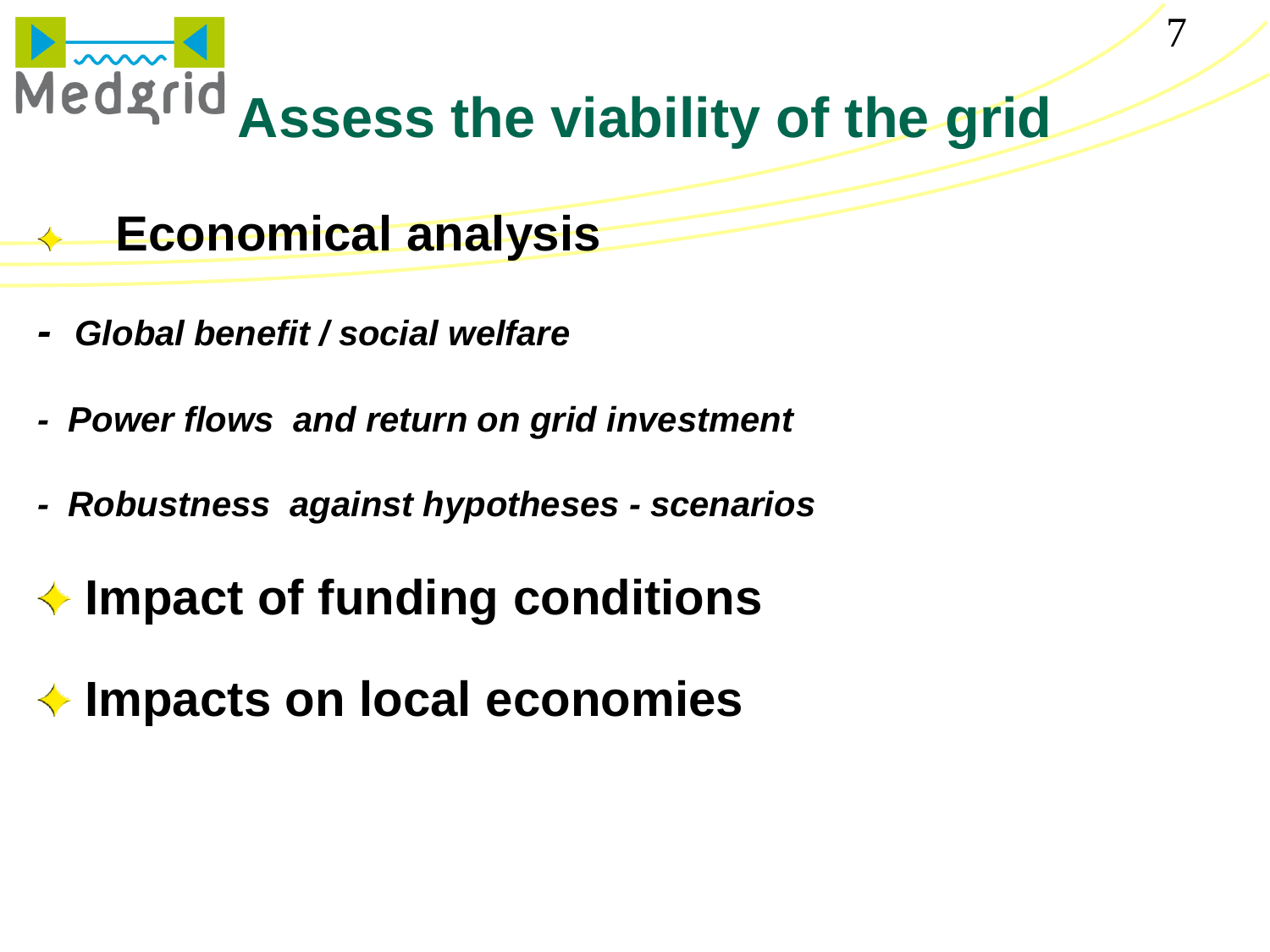

- **Make exchanges with the EU possible**
- **-** *Promote basic regulations in SEMCs*
- *Analyze Art. 9 rule*
- **◆ Status of Transmission and cost of wheeling**
- **Technological developments**
- *- Laying cables in deep waters: > 2000m against 1650 m SAPEI*

### **Results by end 2013 - mid 2014**